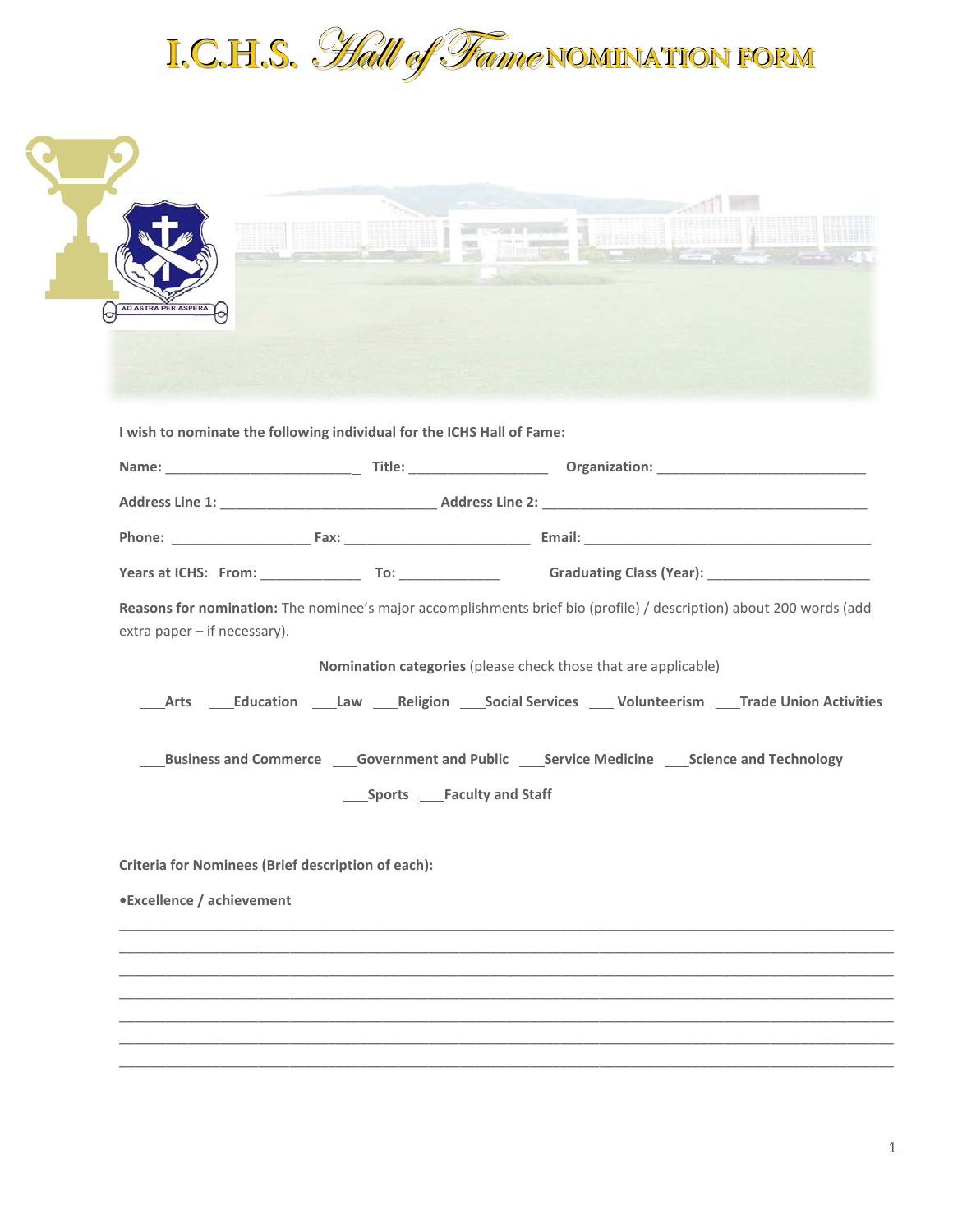

• Education

. National and / or international recognition

• Vision and Innovativeness

· Inspiring leadership